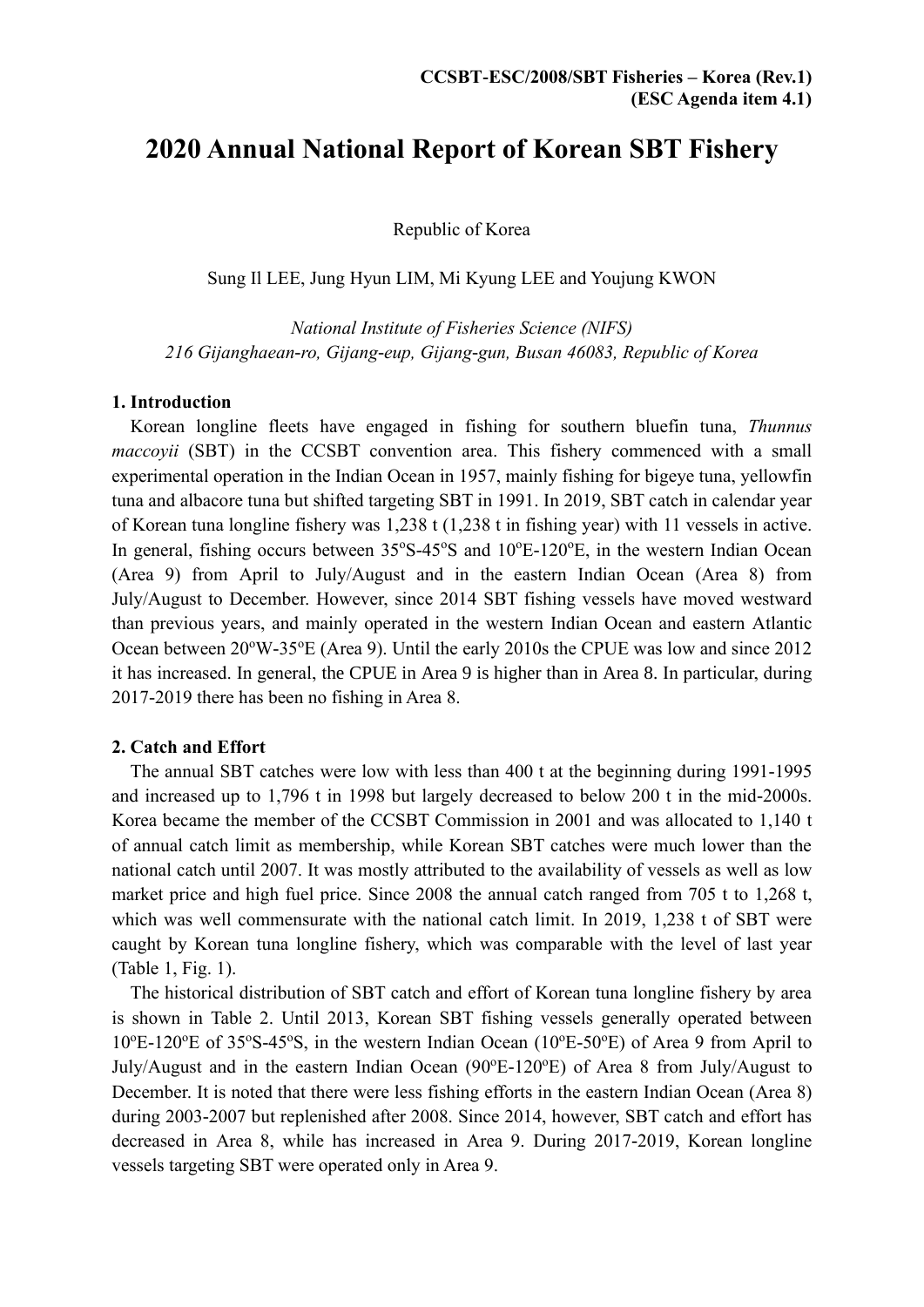#### **3. Nominal CPUE**

The nominal CPUE prior to 2008 was at below 3.0 except 2002, 2003 and 2006, but increased to above 3.0 in 2008 and maintained until 2011. It further increased to 5.3 in 2012, and recorded the second highest of 7.8 in 2015. In 2016, it showed somewhat of decreasing, but again increased in 2017 and showed the highest of 8.7 in 2019 (Fig. 2). In general, the CPUE in Area 9 was higher than in Area 2 and 8. In particular, the CPUE in Area 9 sharply increased after 2011 but decreased in 2016, which was similar to that of Area 8, and is again showing an increase after 2017 (Table 2).

#### **4. Size composition**

The size composition data of SBT have collected from the logbooks and the observer programs. From 2010 to 2012 the mean of fork length (FL) was below 130 cm, but it got larger to 130 cm in 2013 and showed the largest of 147 cm in 2014 with a main mode of 150 cm. The mean length in 2015 was similar to that of 2014, but the size class of 120-130 cm was higher. In 2016 and 2017, the mean length was 139 cm and 140 cm, respectively, and the main mode became smaller to around 130 cm class than in 2014 and 2015. This might be because fishing vessels kept almost SBT caught with few discarding/releasing. And the mean length in 2018 was 142 cm, which was similar to that of 2017, and the main mode was 130- 140 cm class. And the mean length in 2019 was 138 cm, which was smaller than that of 2018, and the proportion of less 130 cm class was higher (Fig. 3).

#### **5. Fleet size and distribution**

Korean longline vessels fishing for SBT are all deep freezers with a range from 200 to 500 gross tonnage. The annual number of vessels was fluctuated from 8 in 1996 to 19 in 1998, 2008 and 2009. Since 2010, annually 7 to 12 vessels have operated in active fishing for SBT so as to be equivalent to the national quota, and 11 vessels operated to fish for SBT in 2019 (Table 1 and Fig. 1).

The geographical distribution of nominal CPUE (no. of fishes/1,000 hooks) showed two fishing grounds, of which one was located in the western Indian Ocean off South Africa with an occasional expansion to the eastern Atlantic Ocean, and the other was in the eastern Indian Ocean off the Western Australia (Fig. 4). The CPUE was higher in the western Indian Ocean (Area 9) than in the eastern Indian Ocean (Area 8). In general, fishing occurred from April to July/August in the western Indian Ocean and from July/August to December in the eastern Indian Ocean. From 2000 to 2013, the distributions of fishing ground have rarely changed throughout the history, except in 2005 when some catches were taken in the central and southern Indian Ocean. However, since 2014 fishing vessels have moved westward than previous years and mainly operated in the western Indian Ocean and in the eastern Atlantic Ocean between  $20^{\circ}$ W-35<sup>o</sup>E. During 2017-2019, fishing vessels operated only in the western Indian Ocean and the eastern Atlantic Ocean, which were quite similar.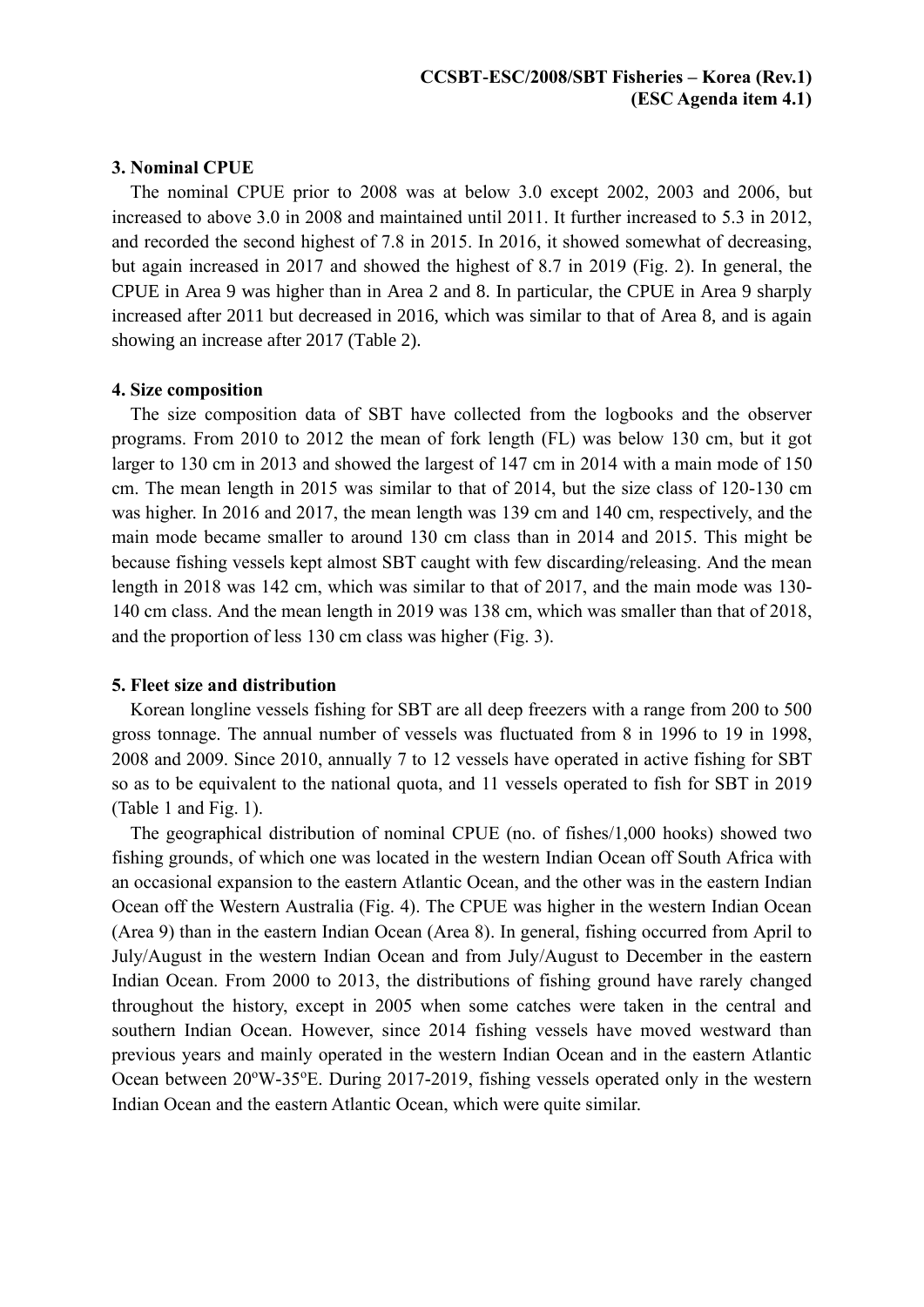## **6. Research and monitoring to improve estimates of components of attributable catch A. Releases and/or discards**

Since 1st September 2015, Korea has implemented the Electronic Reporting (ER) system, and it includes releases/discards information of not only SBT but also other species. In 2019, none of SBT catch were discarded or released by the Korean tuna longline fisheries.

# **B. Recreational fishing, Customary and/or traditional and Artisanal**

 $N/A$ 

# **7. Development and implementation of scientific observer programs**

## **A. Observer Training**

National Institute of Fisheries Science (NIFS) is responsible for implementing and developing the observer programs. Observer training programs include basic safety for seafaring, necessary handling of navigation devices, collection of fishing operational data, and biological knowledge and sampling for target, non-target species and ecologically related species (ERS), including interaction information and tagging project. In the end of the training, they have to pass two tests. One is for fisheries and biology, and the other is for species identification. The person who scores 70% overall from the two tests and completes 100% attendance of the training course can be qualified as a scientific observer. At present, Korea has 55 persons being able to be deployed onboard as an active scientific observer.

## **B. Scientific Observer Program Design and Coverage**

In 2019, 4 observers were placed onboard 4 longline vessels targeting SBT (Table 3). They observed the SBT catch of 208 t and the effort of  $530 \times 10^3$  hooks in 253 sets during 304 days in fishing area, which the observer coverage was estimated to be 22% in fishing efforts (Table 3). Table 4 shows the amount of SBT catch and effort compiled from the Korean observer programs by area in 2019.

## **C. Observer Data Collected**

The data collected by observer programs were vessel and gear attributes, setting and catch details (including discard/release), incidental catch and interaction of ecologically related species (ERS) and sighting of marine mammals.

## **D. Tag Return Monitoring**

During the 2019 scientific observation, 10 pop-up tags (MiniPAT 2 and sPAT 8) were released by Korean observer programs.

## **8. Other relevant information (Data collection and reporting)**

The progress was made in terms of data collection and reporting requirements. The Act on Fisheries Information and Data Reporting was revised and put into effect from December 2012. It includes data collection and reporting requirements recently adopted by the tuna RFMOs regarding especially ecologically important species, discard/release and bycatch mitigation, etc. Since 1<sup>st</sup> September 2015, the Act on Fisheries Information and Data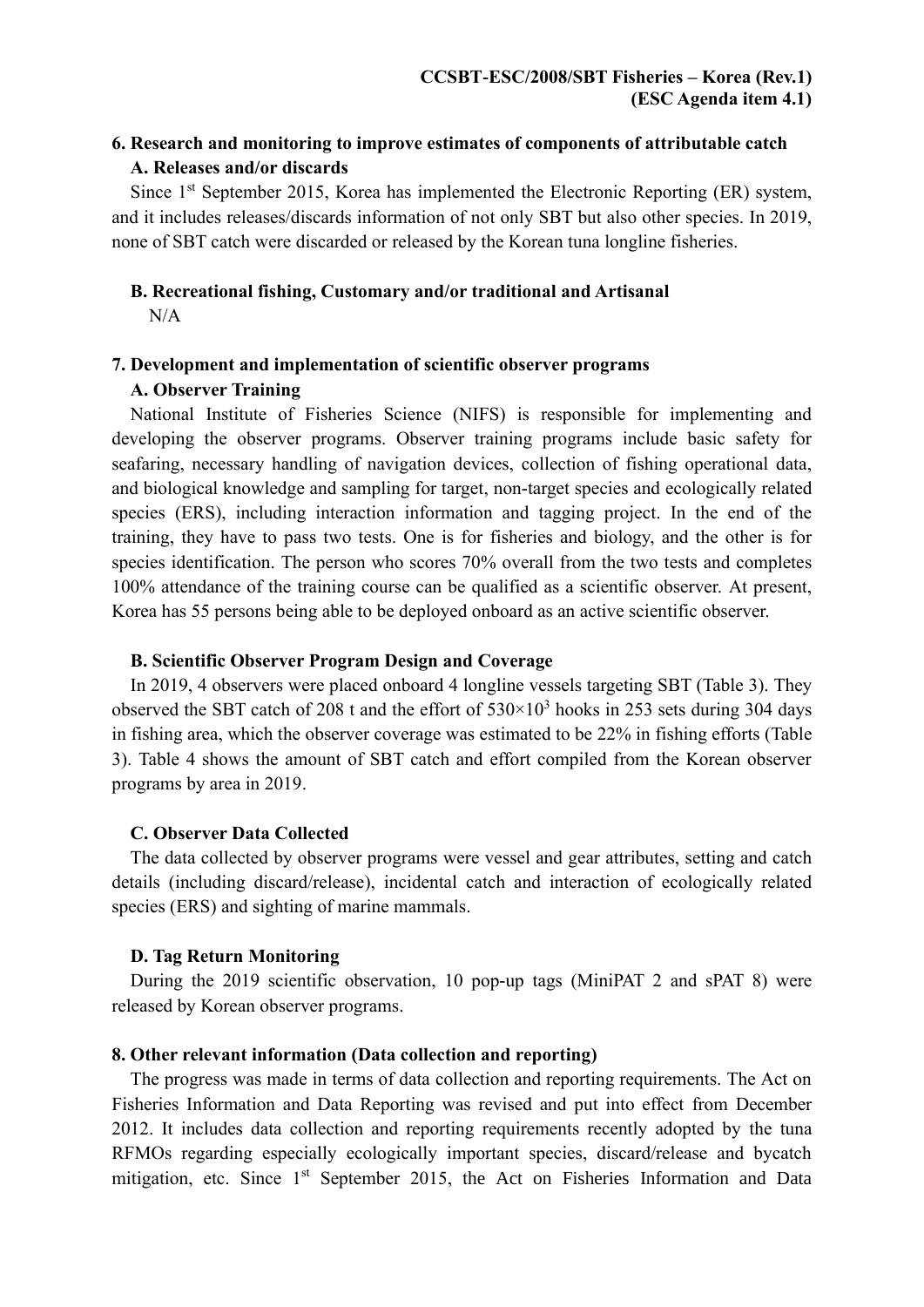Reporting has obliged fishers to report the catch statistics every day to National Institute of Fisheries Science (NIFS) through the Electronic Reporting (ER) system in order to manage/cross-check the data in real time.

SBT catch statistics of Korea are obtained from two sources of data reporting. Korea Overseas Fisheries Association (KOFA) collects total SBT catch by month and vessel through Catch Documentation Scheme (CDS) issued by National Fishery Products Quality Management Service (NFQS). As mentioned above, NIFS collects logbook data through ER system filled out by captain onboard. The data collected are verified and confirmed through cross-checking between NIFS and KOFA.

#### **9. Catch data verification**

Korea established the Fisheries Monitoring Center (FMC) in March 2014 to monitor/manage the Vessel Monitoring System (VMS) data so that the data are cross-checked with fishing position from logbook. And also SBT catch data are cross-checked between those of NIFS from logbook and NFQS from CDS before issuing CDS. In 2019, there are few difference (1.0%) among NIFS (1,249 t from logbook), NFQS (1,238 t from CDS) and Secretariat (1,238 t) in the total catch (calendar year).

#### **10. Research activities**

Since 2015 we have collected SBT otolith and ovary through the observer program in order to contribute to the SRP proposal for estimating size/age at maturity of SBT. In addition, since 2017 we have carried out pop-up tagging program to investigate the post-release survival rate of SBT.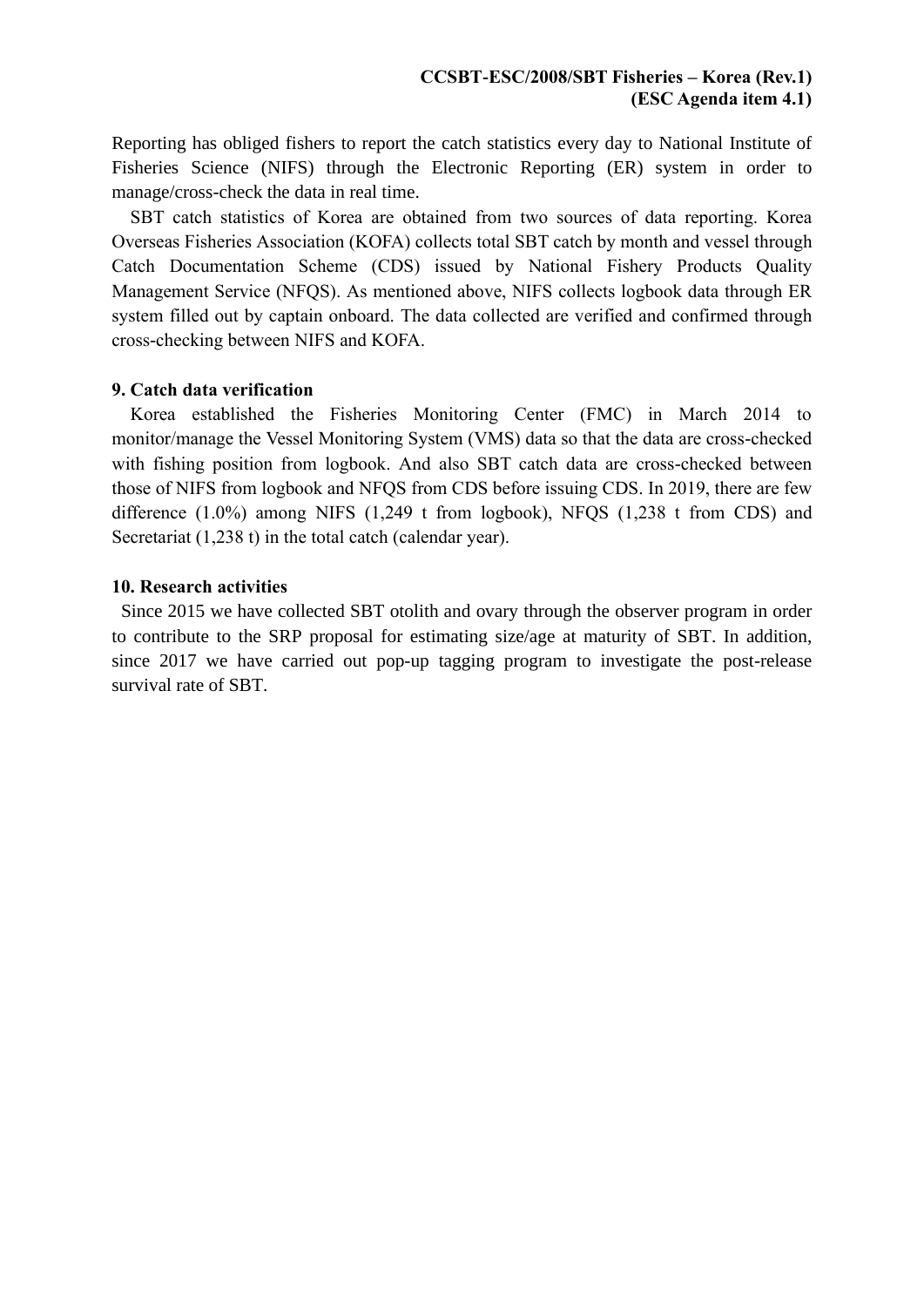## **CCSBT-ESC/2008/SBT Fisheries – Korea (Rev.1) (ESC Agenda item 4.1)**

| Year | Number of<br>longline vessel | Catch $(t)$ | Year | Number of<br>longline vessel | Catch $(t)$ |  |
|------|------------------------------|-------------|------|------------------------------|-------------|--|
| 1991 | 3                            | 246         | 2006 | 9                            | 150         |  |
| 1992 | 1                            | 41          | 2007 | 12                           | 521         |  |
| 1993 | $\mathbf{1}$                 | 92          | 2008 | 19                           | 1,134       |  |
| 1994 | 1                            | 137         | 2009 | 19                           | 1,117       |  |
| 1995 | 3                            | 365         | 2010 | 9                            | 867         |  |
| 1996 | 8                            | 1,320       | 2011 | $\overline{7}$               | 705         |  |
| 1997 | 14                           | 1,424       | 2012 | $\overline{7}$               | 922         |  |
| 1998 | 19                           | 1,796       | 2013 | 9                            | 918         |  |
| 1999 | 16                           | 1,462       | 2014 | 9                            | 1,044       |  |
| 2000 | 13                           | 1,135       | 2015 | 10                           | 1,051       |  |
| 2001 | 10                           | 845         | 2016 | 11                           | 1,121       |  |
| 2002 | 10                           | 746         | 2017 | 12                           | 1,080       |  |
| 2003 | $\overline{4}$               | 254         | 2018 | 10                           | 1,268       |  |
| 2004 | $\overline{7}$               | 131         | 2019 | 11                           | 1,238       |  |
| 2005 | $\overline{7}$               | 38          |      |                              |             |  |

Table 1. The annual number of active Korean tuna longline vessels fishing for SBT and their annual SBT catches in the CCSBT convention area, 1991-2019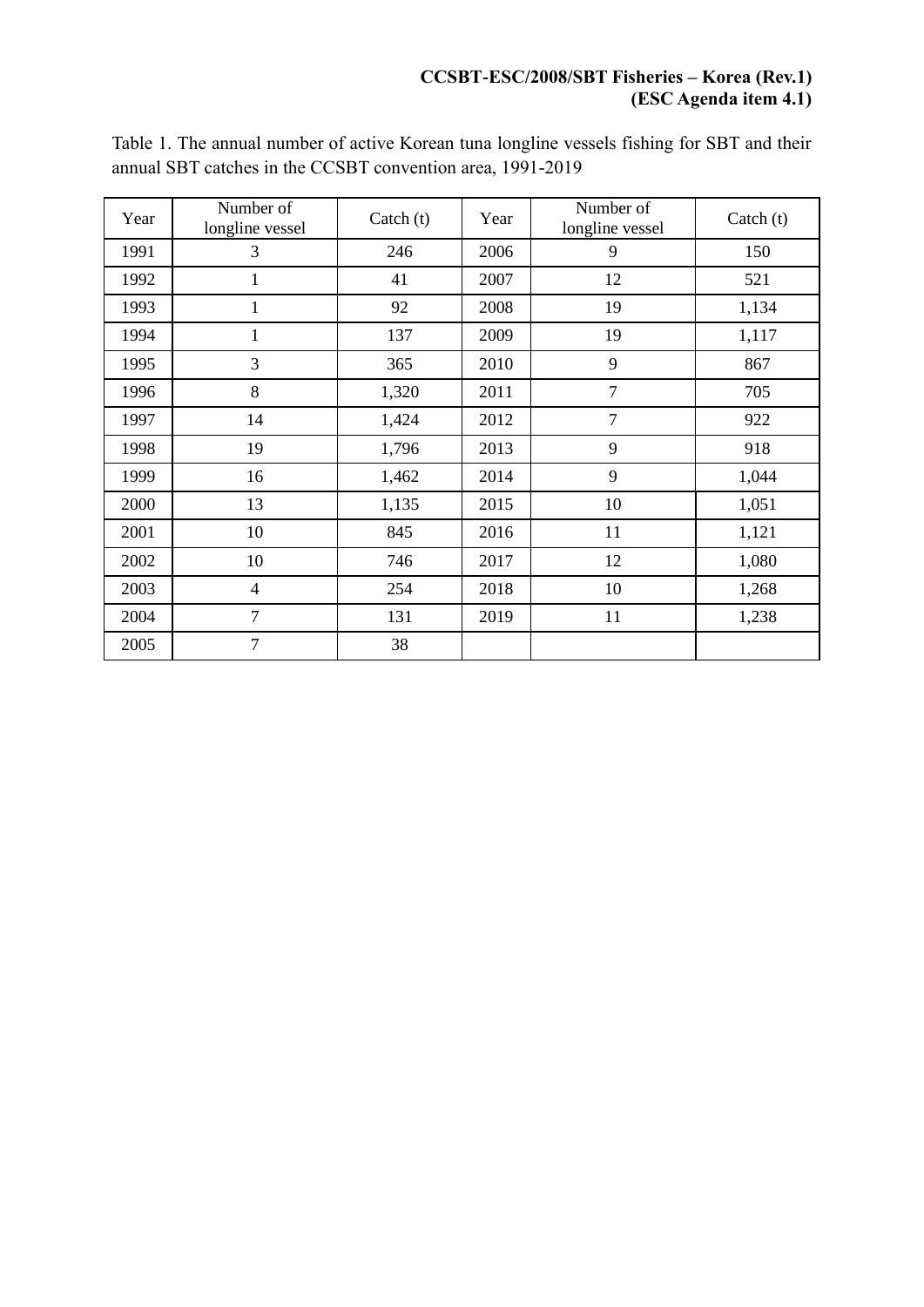|      | Total           |                                     | Area 2      |                 | Area 8                              |             | Area 9          |                                     |             | Others          |                                          |             |                 |                                                          |             |
|------|-----------------|-------------------------------------|-------------|-----------------|-------------------------------------|-------------|-----------------|-------------------------------------|-------------|-----------------|------------------------------------------|-------------|-----------------|----------------------------------------------------------|-------------|
| Year | No. of<br>inds. | No. of<br>hooks<br>$({\times}10^3)$ | <b>CPUE</b> | No. of<br>inds. | No. of<br>hooks<br>$({\times}10^3)$ | <b>CPUE</b> | No. of<br>inds. | No. of<br>hooks<br>$({\times}10^3)$ | <b>CPUE</b> | No. of<br>inds. | No. of<br>hooks<br>$({}^{\times}10^{3})$ | <b>CPUE</b> | No. of<br>inds. | $\overline{\text{No}}$ . of<br>hooks<br>$({\times}10^3)$ | <b>CPUE</b> |
| 2001 | 15,974          | 6,816                               | 2.34        | 16              | 12                                  | 1.30        | 7,118           | 3,756                               | 1.89        | 8,776           | 3,028                                    | 2.90        | 65              | 21                                                       | 3.14        |
| 2002 | 17,136          | 5,467                               | 3.13        | 27              | 17                                  | 1.61        | 1,768           | 1,322                               | 1.34        | 15,201          | 4,054                                    | 3.75        | 140             | 74                                                       | 1.88        |
| 2003 | 5,770           | 1,287                               | 4.48        |                 |                                     |             | 130             | 110                                 | 1.18        | 5,640           | 1,177                                    | 4.79        |                 |                                                          |             |
| 2004 | 2,486           | 1,562                               | 1.59        |                 |                                     |             |                 |                                     |             | 2,477           | 1,552                                    | 1.60        | 9               | 11                                                       | 0.84        |
| 2005 | 1,047           | 430                                 | 2.43        | 490             | 165                                 | 2.97        | 16              | 11                                  | 1.49        | 347             | 119                                      | 2.91        | 194             | 135                                                      | 1.44        |
| 2006 | 5,548           | 1,117                               | 4.97        |                 |                                     |             |                 |                                     |             | 5,491           | 1,094                                    | 5.02        | 58              | 23                                                       | 2.45        |
| 2007 | 16,544          | 5,811                               | 2.85        |                 |                                     |             |                 |                                     |             | 16,373          | 5,706                                    | 2.87        | 171             | 105                                                      | 1.64        |
| 2008 | 25,826          | 6,932                               | 3.73        | 919             | 296                                 | 3.10        | 10,494          | 3,939                               | 2.66        | 14,383          | 2,674                                    | 5.38        | 30              | 23                                                       | 1.32        |
| 2009 | 26,584          | 6,769                               | 3.93        | $\overline{c}$  | $\overline{4}$                      | 0.65        | 6,394           | 3,083                               | 2.07        | 19,990          | 3,641                                    | 5.49        | 198             | 42                                                       | 4.71        |
| 2010 | 14,818          | 4,104                               | 3.61        | 99              | 111                                 | 0.89        | 5,249           | 2,022                               | 2.60        | 9,470           | 1,971                                    | 4.80        |                 |                                                          |             |
| 2011 | 13,474          | 4,048                               | 3.33        | 52              | 76                                  | 0.68        | 8,315           | 3,252                               | 2.56        | 5,107           | 720                                      | 7.10        |                 |                                                          |             |
| 2012 | 19,257          | 3,635                               | 5.30        | 19              | 10                                  | 1.86        | 5,680           | 1,695                               | 3.35        | 13,558          | 1,930                                    | 7.03        |                 |                                                          |             |
| 2013 | 15,904          | 2,688                               | 5.92        | 14              | 39                                  | 0.36        | 5,969           | 1,537                               | 3.88        | 9,921           | 1,111                                    | 8.93        |                 |                                                          |             |
| 2014 | 19,129          | 3,274                               | 5.84        | 216             | 369                                 | 0.58        | 4,923           | 1,169                               | 4.21        | 13,990          | 1,736                                    | 8.06        |                 |                                                          |             |
| 2015 | 18,649          | 2,387                               | 7.81        | $\bf{0}$        | 104                                 | 0.00        | 3,643           | 755                                 | 4.82        | 15,006          | 1,528                                    | 9.82        |                 |                                                          |             |
| 2016 | 19,110          | 3,482                               | 5.49        |                 |                                     |             | 1,588           | 268                                 | 5.92        | 17,522          | 3,214                                    | 5.45        |                 |                                                          |             |
| 2017 | 18,375          | 2,805                               | 6.55        |                 |                                     |             |                 |                                     |             | 18,375          | 2,805                                    | 6.55        |                 |                                                          |             |
| 2018 | 20,280          | 2,738                               | 7.41        |                 |                                     |             |                 |                                     |             | 20,280          | 2,738                                    | 7.41        |                 |                                                          |             |
| 2019 | 21,119          | 2,427                               | 8.70        |                 |                                     |             |                 |                                     |             | 21,119          | 2,427                                    | 8.70        |                 |                                                          |             |

Table 2. The catch of SBT and the effort of Korean longline vessels targeting SBT by year and area, 2001-2019

\* Catch and effort data compiled from logbook.

Table 3. Observer coverage for the Korean SBT fishery through the Korean observer program, 2015-2019

| Year | <b>Trips</b> | <b>Effort</b> observed | Total effort estimated | Catch observed |                 |  |
|------|--------------|------------------------|------------------------|----------------|-----------------|--|
|      | observed     | (X1,000)               | (X1,000)               | of $SBT(t)$    | Coverage $(\%)$ |  |
| 2015 |              | 349                    | 2,387                  | 223            |                 |  |
| 2016 |              | 660                    | 3,482                  | 178            | 19              |  |
| 2017 |              | 509                    | 2,805                  | 181            | 18              |  |
| 2018 | 2            | 573                    | 2,738                  | 243            | 21              |  |
| 2019 |              | 530                    | 2,427                  | 208            | 22              |  |

Table 4. Amount of SBT catch and effort observed by area, 2019

|      |         |          | Catch (t) |                         | Effort $(X1,000)$ |          |          |  |
|------|---------|----------|-----------|-------------------------|-------------------|----------|----------|--|
| Year | Stratum | Total    | Total     | Coverage                | Total             | Total    | Coverage |  |
|      |         | estimate | observed  | $\gamma$ <sup>(6)</sup> | estimate          | observed | $(\% )$  |  |
| 2019 |         | ,238     | 208       |                         | 2,427             | 530      | 22       |  |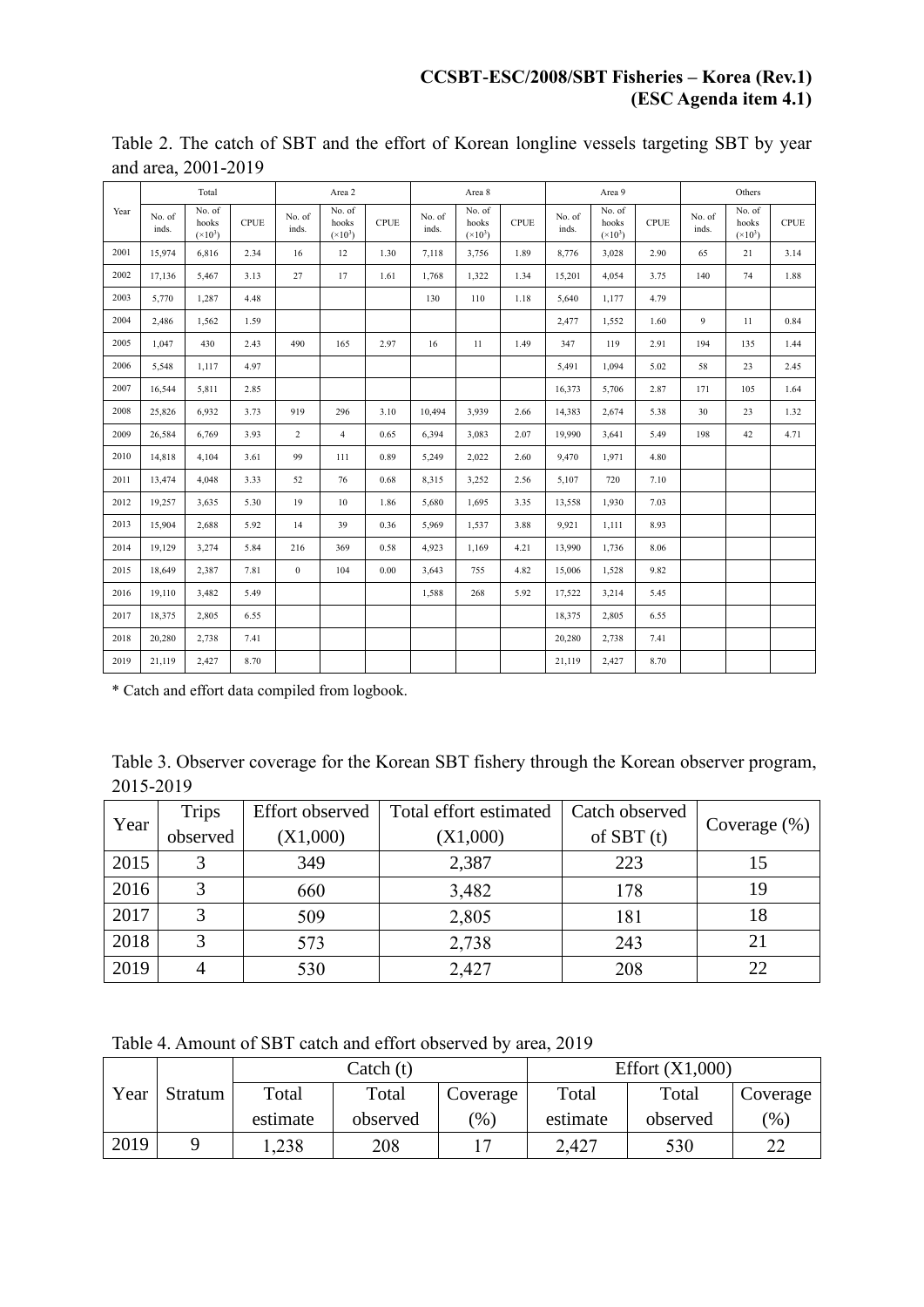**CCSBT-ESC/2008/SBT Fisheries – Korea (Rev.1) (ESC Agenda item 4.1)**



Fig. 1. The annual number of active Korean tuna longline vessels fishing for SBT and their annual SBT catches in the CCSBT convention area, 1991-2019.



Fig. 2. The nominal CPUE series of Korean tuna longline vessels targeting SBT, 2000-2019.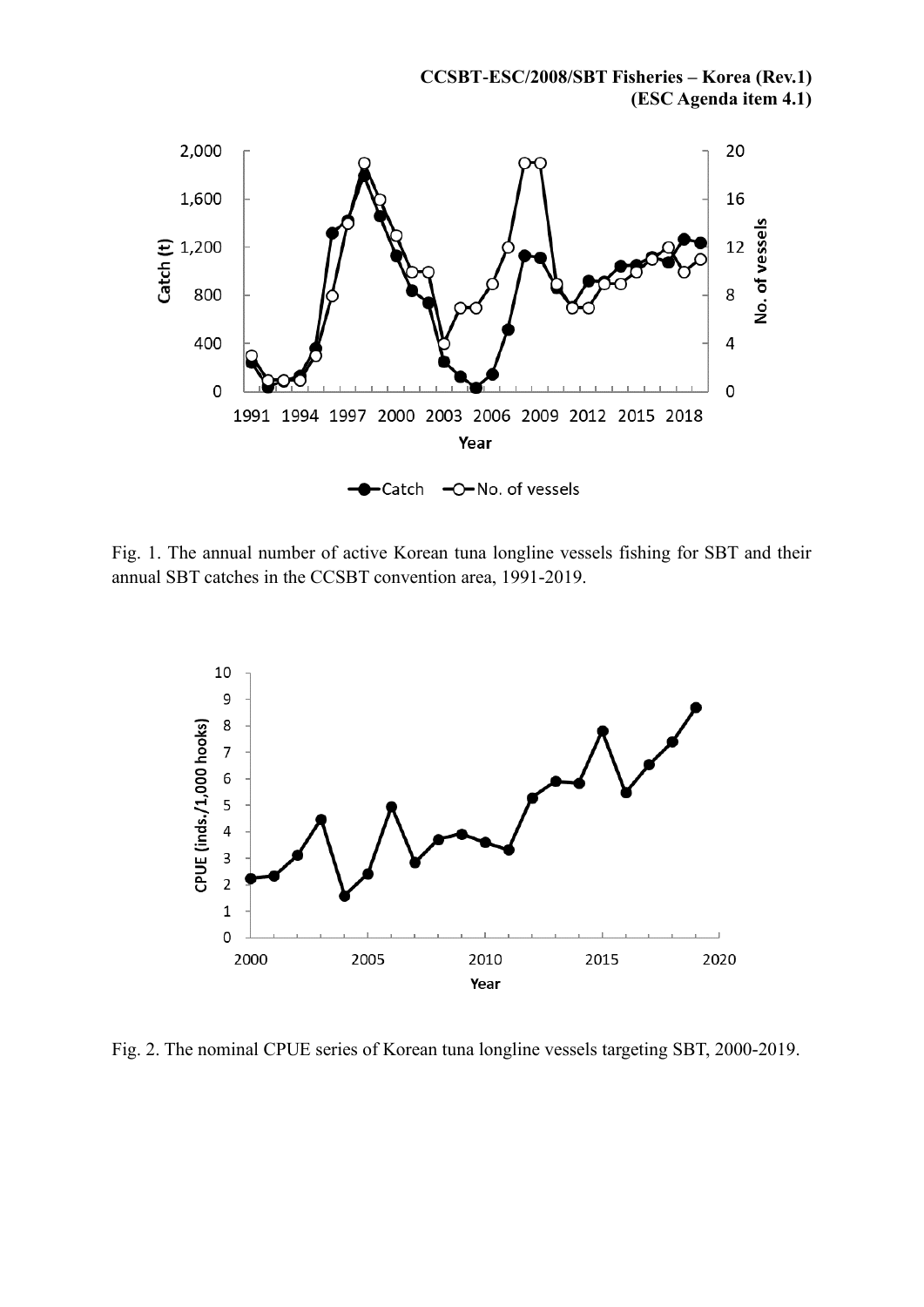**CCSBT-ESC/2008/SBT Fisheries – Korea (Rev.1) (ESC Agenda item 4.1)**



Fig. 3. Length frequency distribution of SBT caught by Korean tuna longline fishery, 2010- 2019.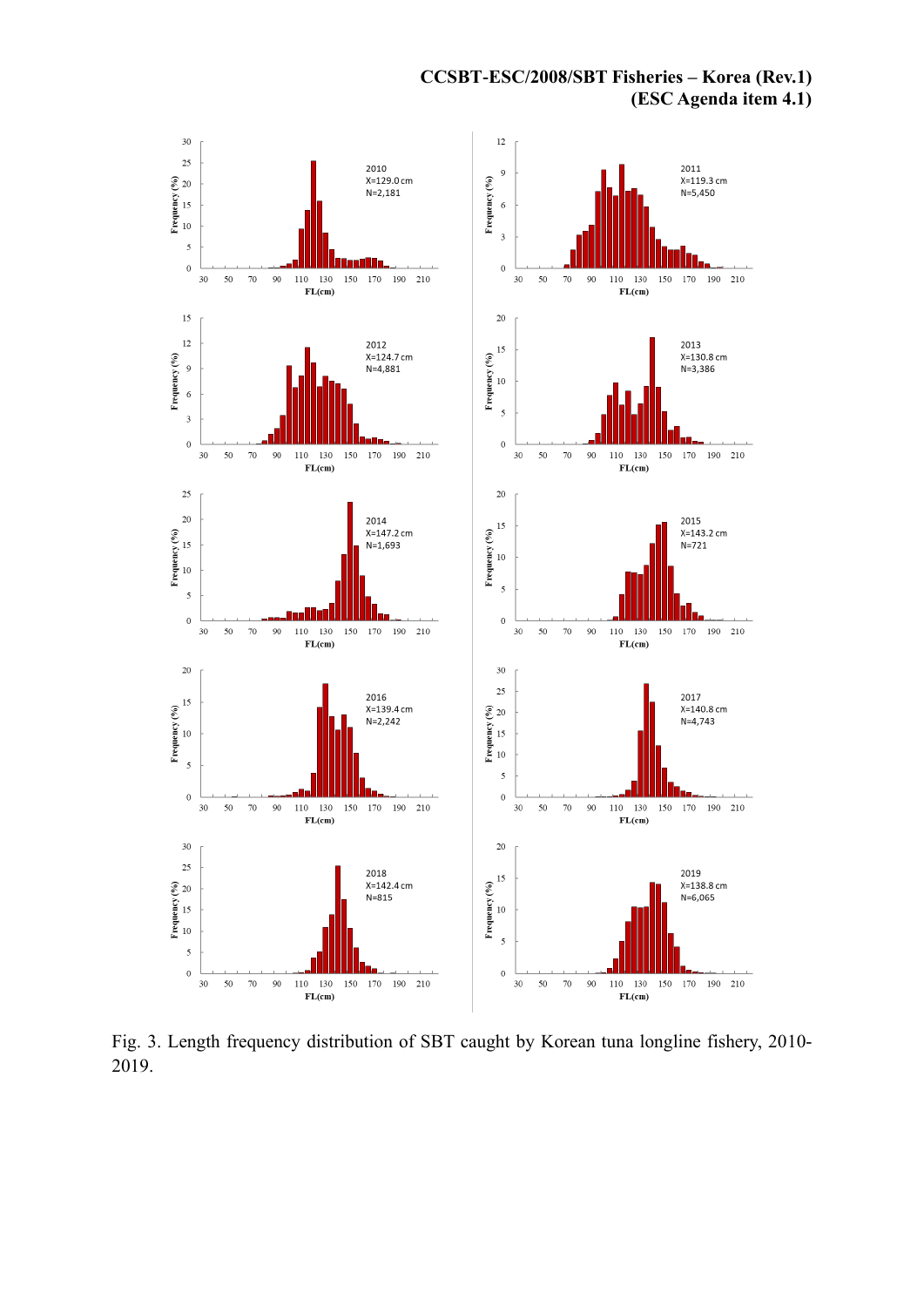

Fig. 4. The CPUE distribution of Korean tuna longline vessels targeting SBT by year and by area, 2000-2019.